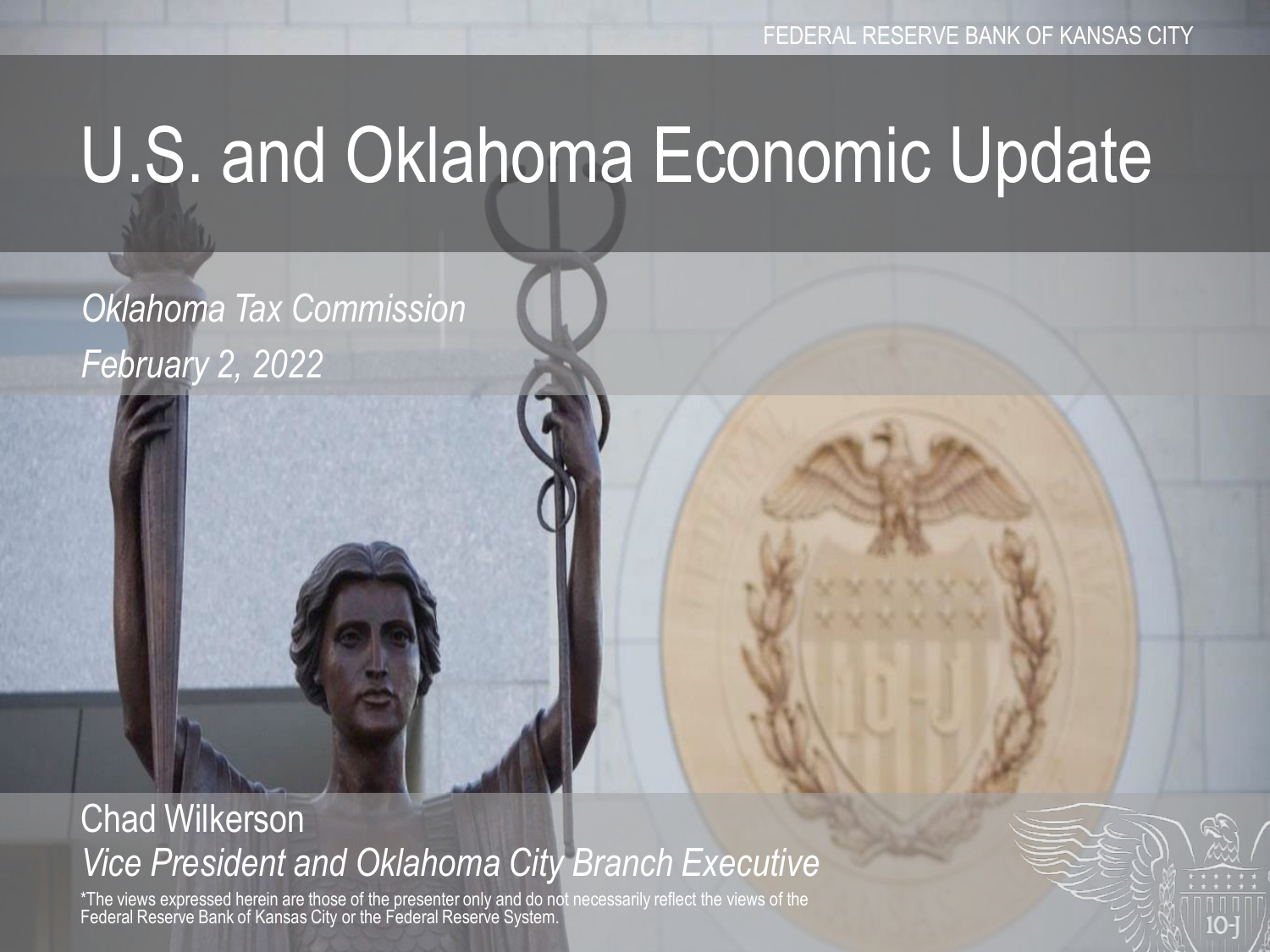#### **Structure & Functions of the Federal Reserve**



#### **The "Fed" consists of three main entities:**

- Board of Governors: 7 members appointed by U.S. President
- Federal Reserve Banks: 12 total; semi-independent by design
- Federal Open Market Committee: 19 members; 12 voting

#### **Primary responsibility areas:**

- Monetary policy
- Bank regulation
- Financial services

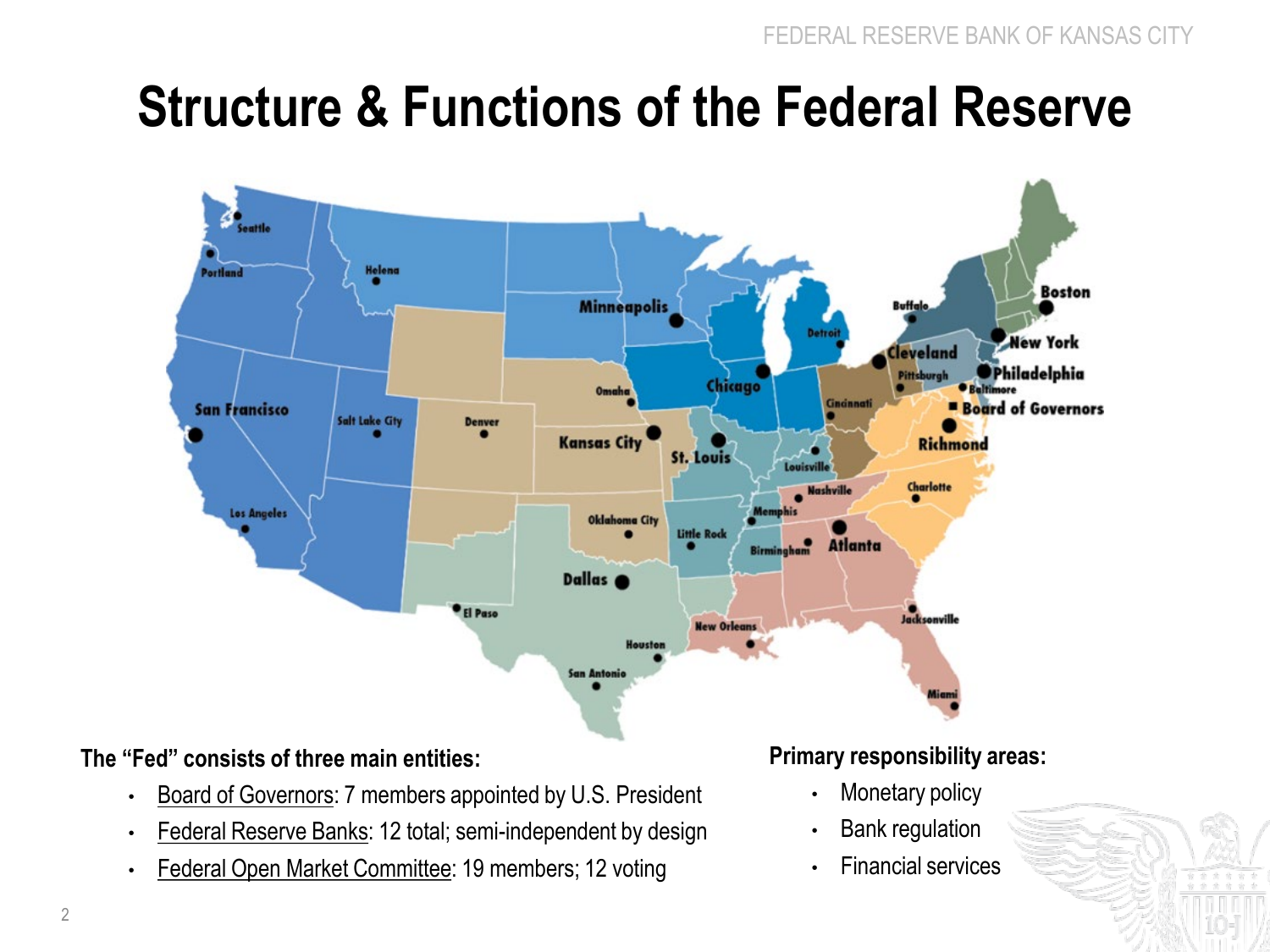## **The Oklahoma City Branch of the Federal Reserve Bank of Kansas City**

**[www.kansascityfed.org/oklahomacity](http://www.kansascityfed.org/oklahomacity)**

#### • **Functions and purposes ~ 50 staff**

- Research on U.S. and Oklahoma economies; energy sector and business survey focus
- Examinations of Oklahoma financial institutions (~45 banks, ~175 holding cos.)
- Risk analysis and IT development for bank exams; exam assistance for other Fed offices
- Community development programming for low/moderate income groups, workforce focus
- Economic education and public outreach programming

#### • **2022 OKC Fed Branch Board of Directors**

- **Katrina Washington (chair),** Owner/Broker, Stratos Realty, Oklahoma City
- **Walt Duncan**, President, Duncan Oil Properties, Oklahoma City
- **Rhonda Hooper**, President & CEO, Jordan Advertising, Oklahoma City
- **Susan Plumb**, Chair & CEO, Bank of Cherokee County, Tahlequah
- **Brady Sidwell**, Principal, Sidwell Strategies, Enid
- **Chris Turner,** President & CFO, First State Bank, Oklahoma City
- **Dana Weber**, Chair & CEO, Webco Industries, Sand Springs

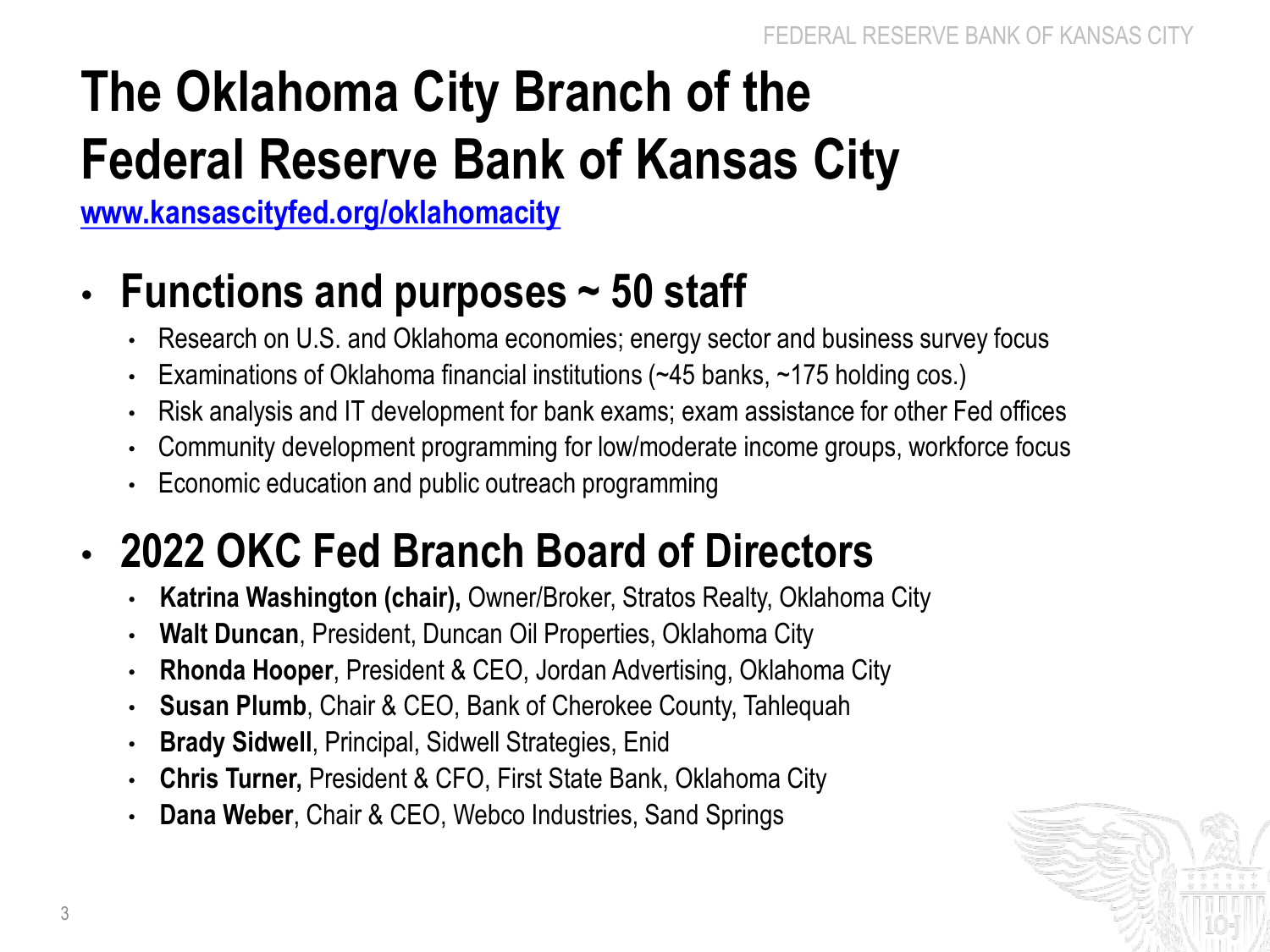#### **Overview**

- Employment continues to slowly recover in Oklahoma, but a gap remains compared to pre-pandemic, especially in energy
- Businesses are optimistic, but Omicron related disruptions have hampered activity at many firms so far in 2022
- Energy activity is improving, but the sector's regional footprint is changing with the growth of renewables
- Inflation has exceeded expectations, but is expected to ease along with Fed rate increases and end of asset purchases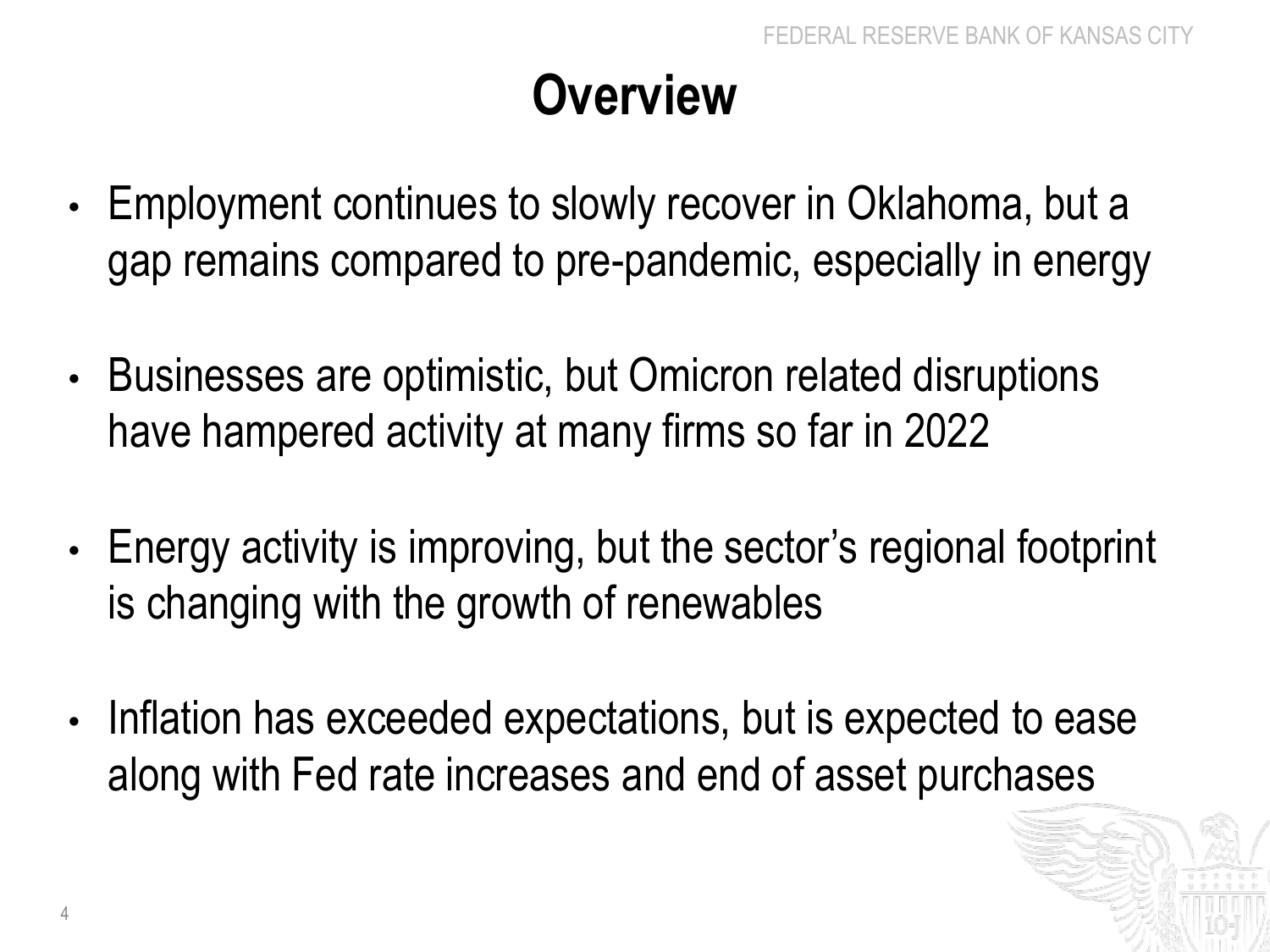#### **The number of jobs in Oklahoma is still down, despite record low unemployment**

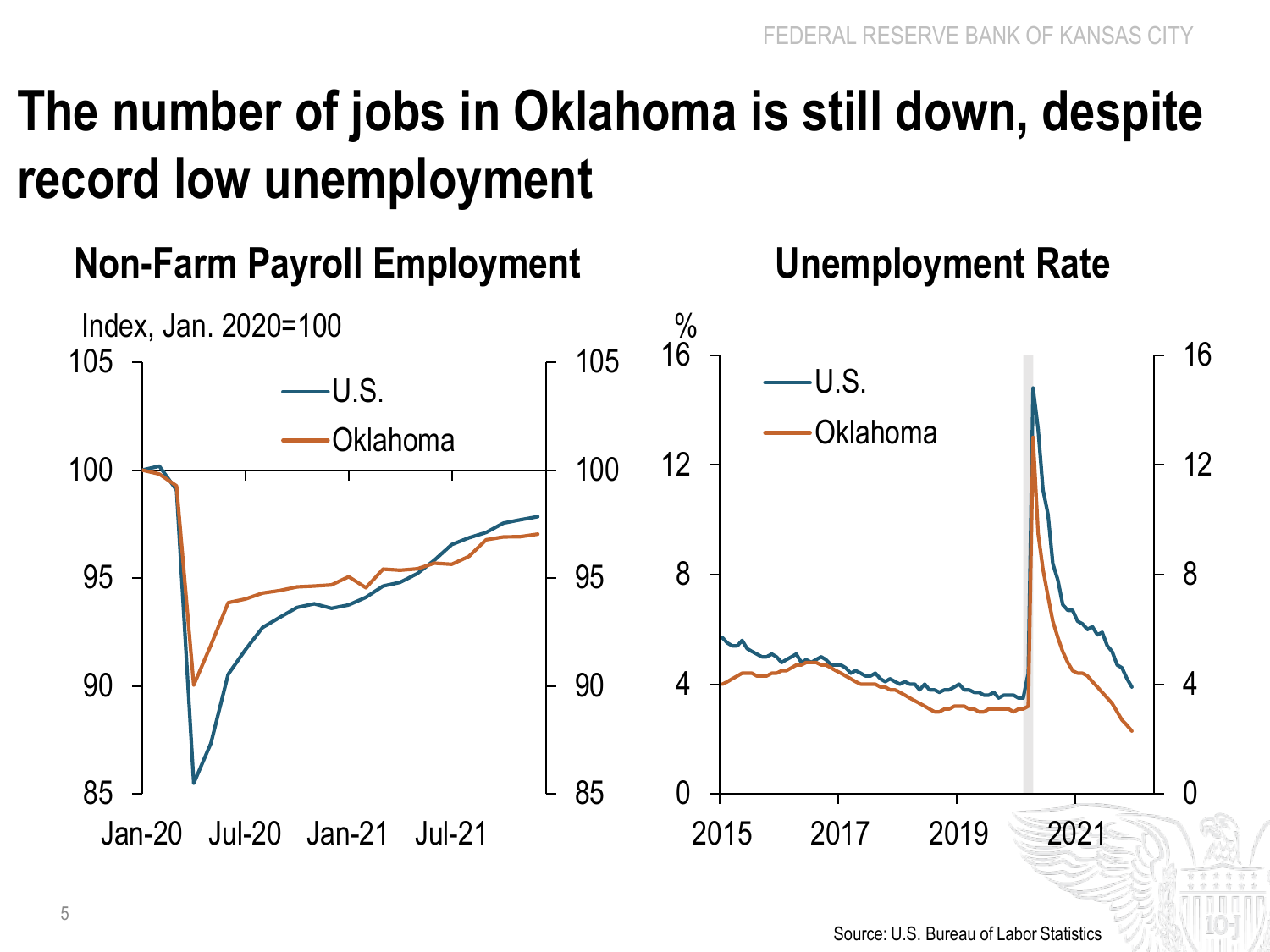#### **Energy jobs in Oklahoma are still down the most, by far, especially in the Oklahoma City metro**

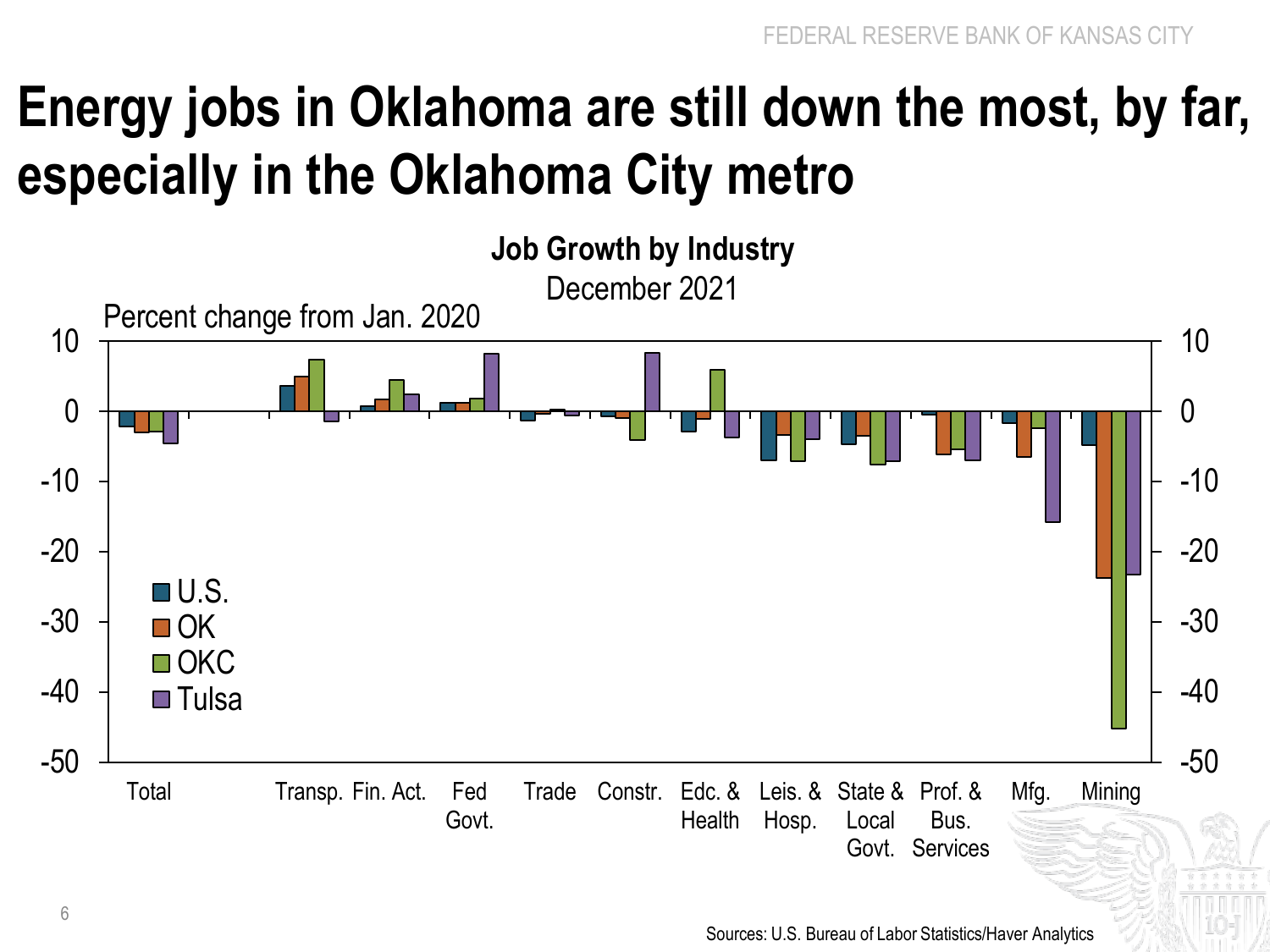#### **In-migration to Oklahoma drove state population growth in 2021, despite a historic increase in deaths**

**Oklahoma Population Changes by Component, 2001-2021** 

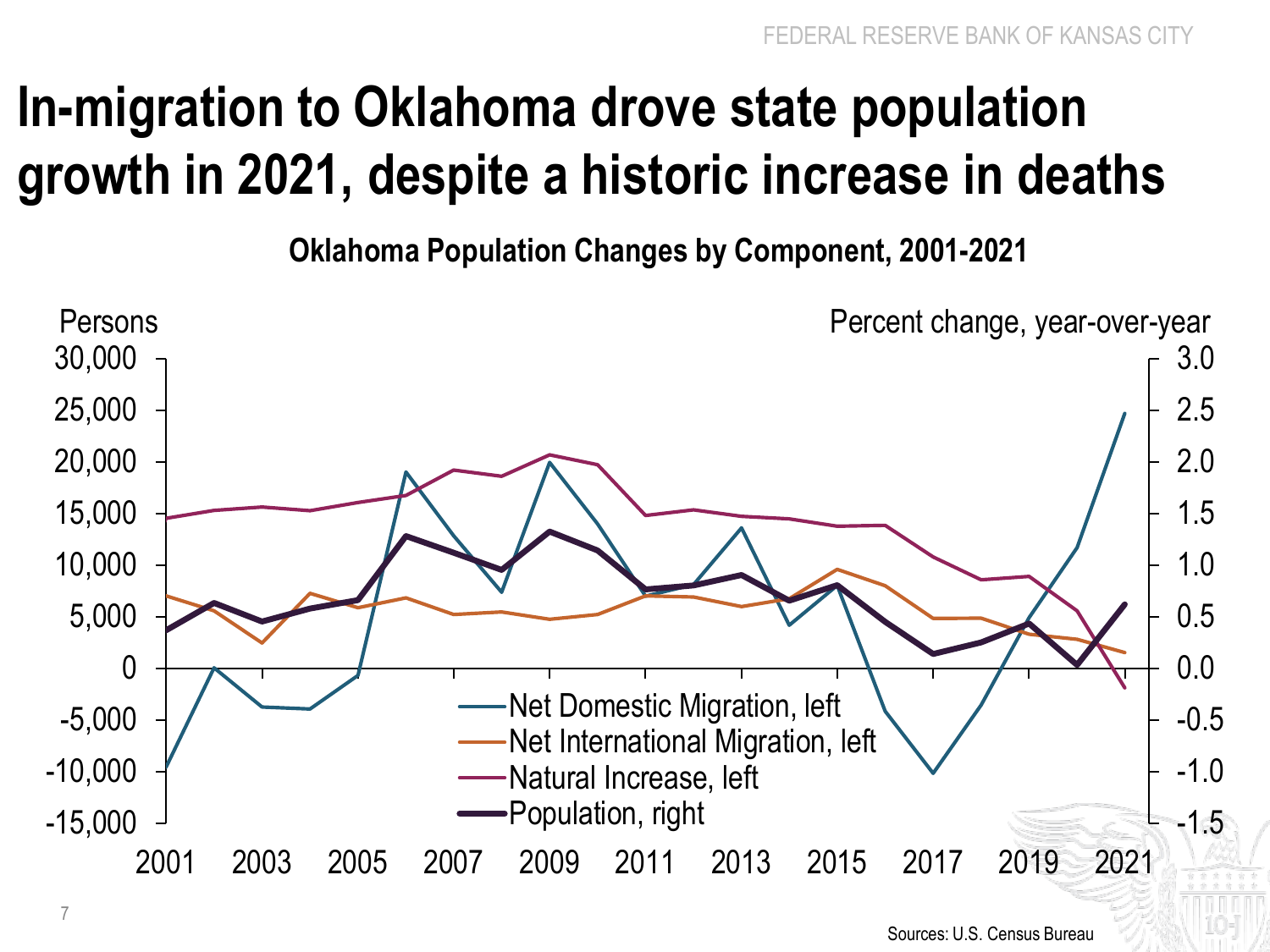#### **Oklahoma ranked in the top half of states in deaths per capita but the top third in domestic in-migration**

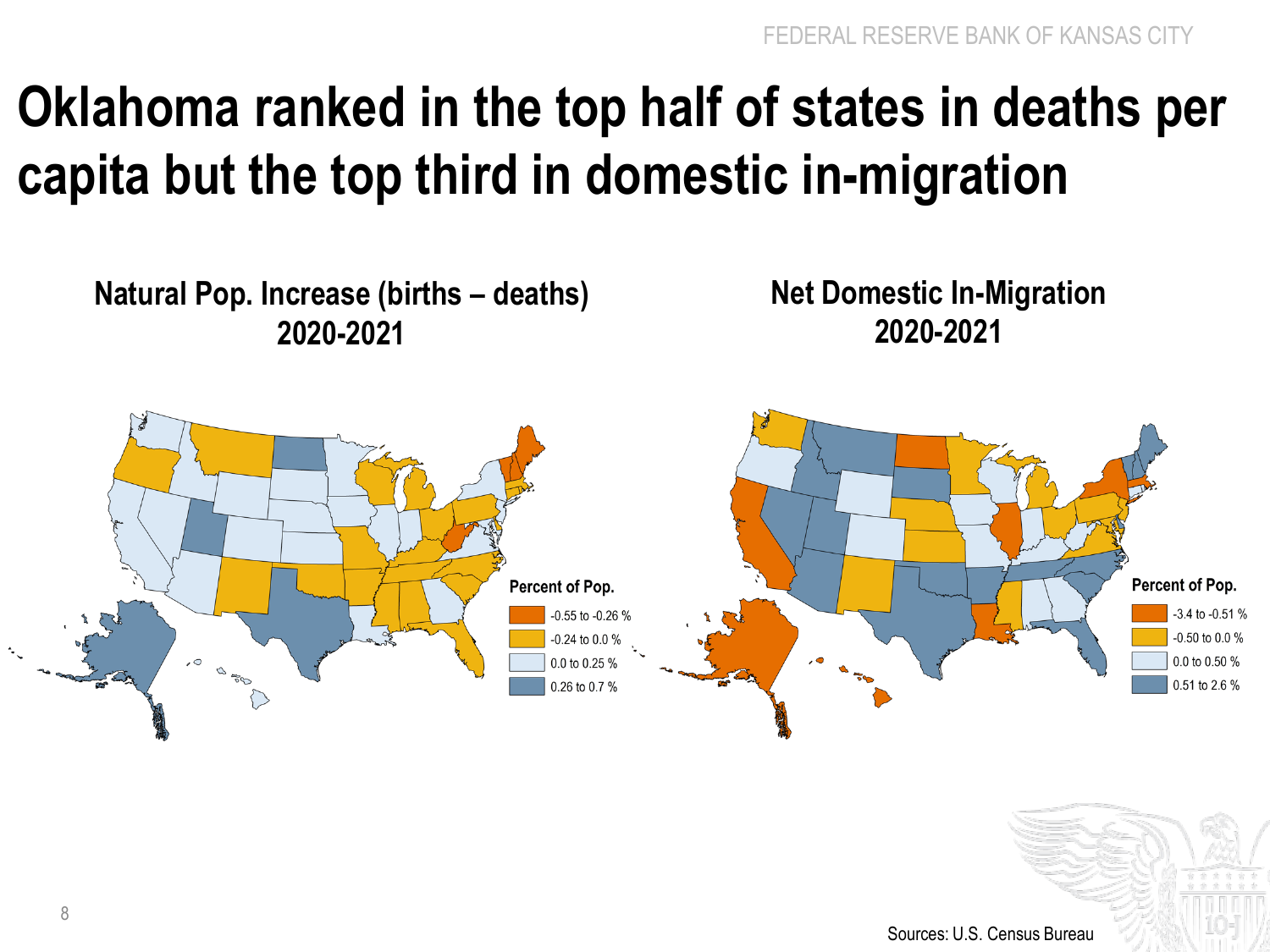#### **Across the region, manufacturing and business growth has remained strong, with solid outlooks**

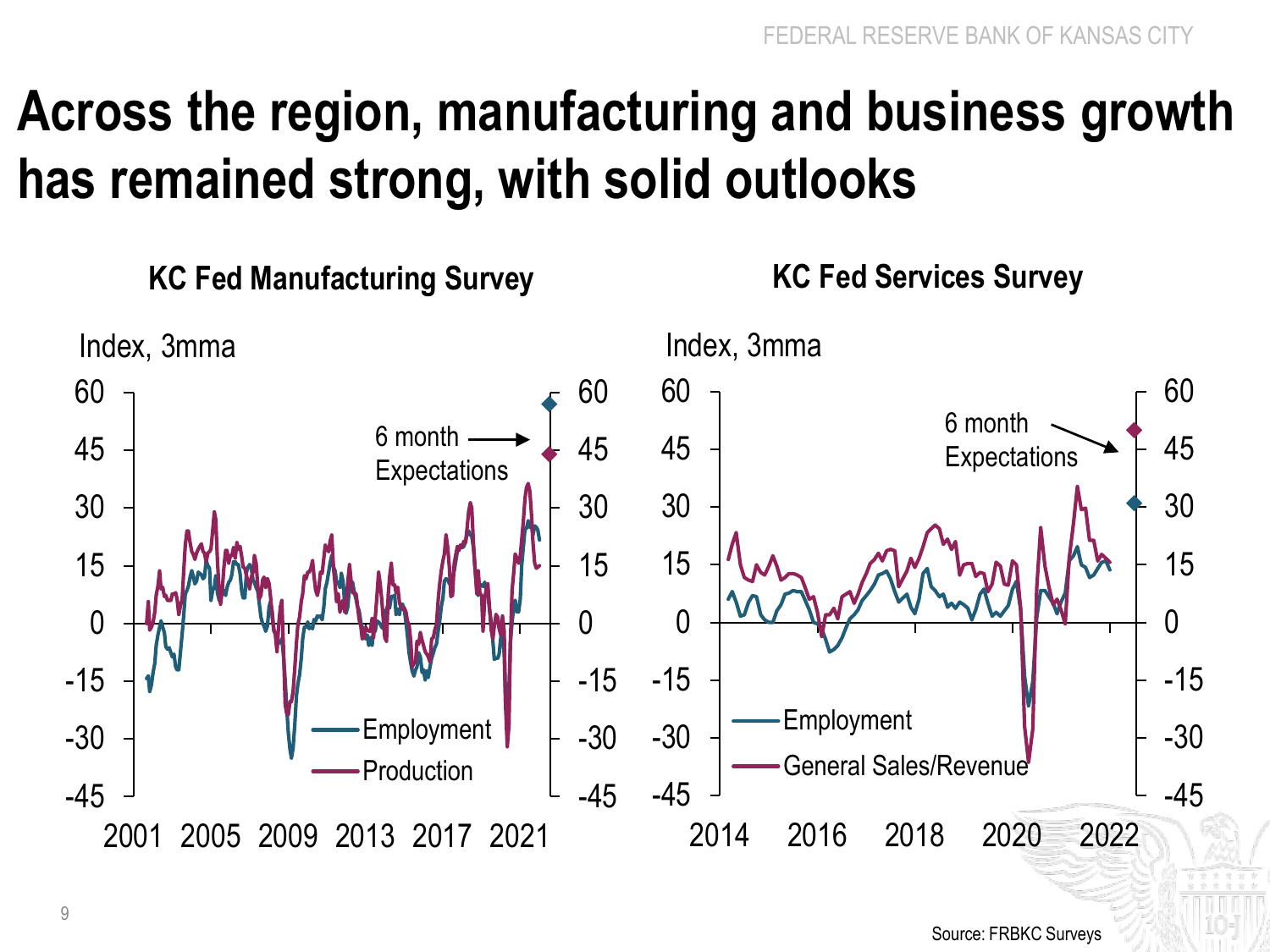### **Still, half of firms surveyed in January reported 10% or more of their workforce missed work due to COVID**

**January 2022 Survey SQ: "What percentage of your work force has missed work in the month of January due to COVID?"**

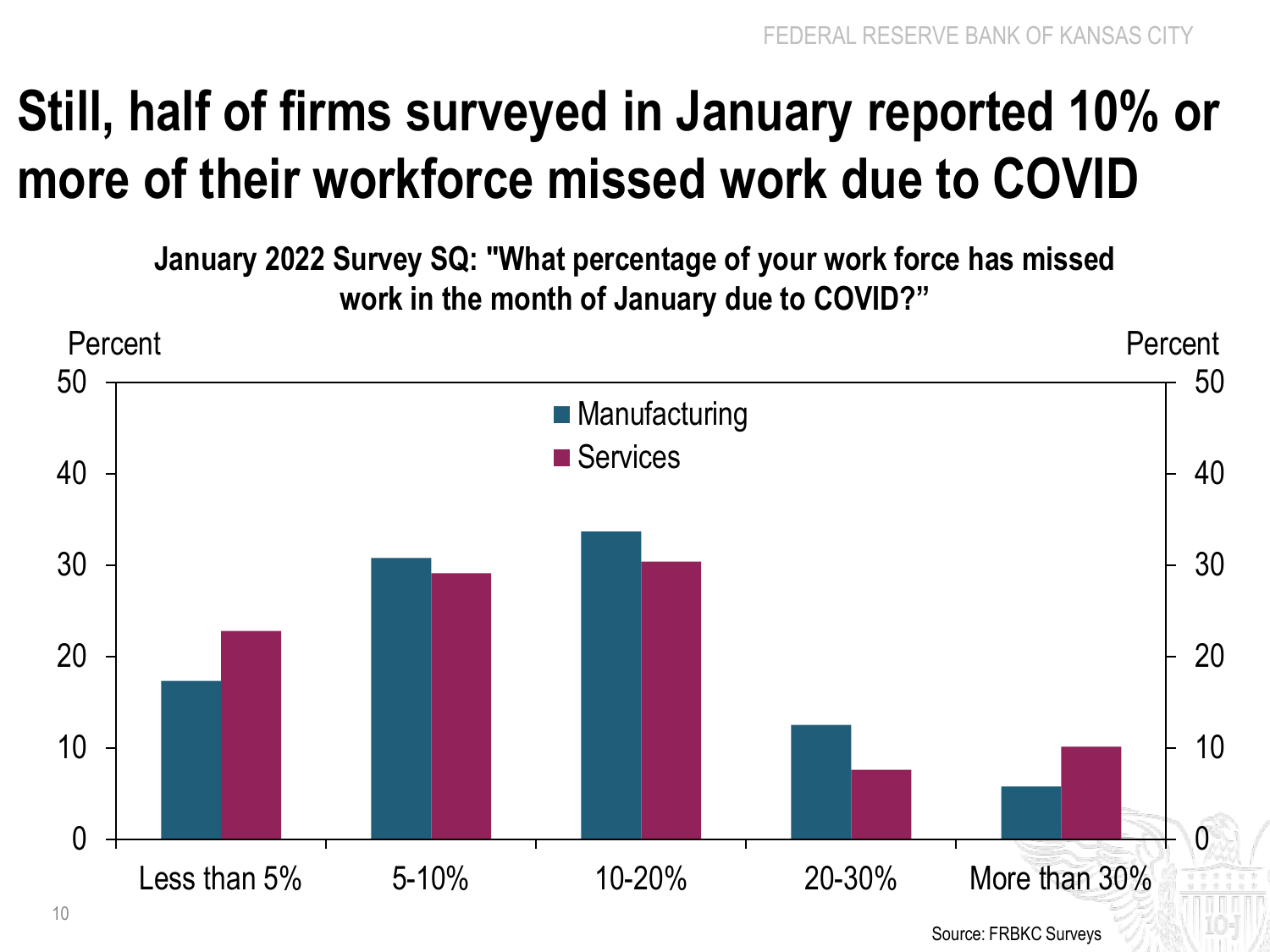## **Due to labor shortages in January, many firms added overtime hours, delayed orders, and limited offerings**

**January 2022 Survey SQ: "If your company is facing labor shortages or staffing issues (COVID-related or otherwise), which of the following strategies has your business implemented as a result? (check all that apply)"**

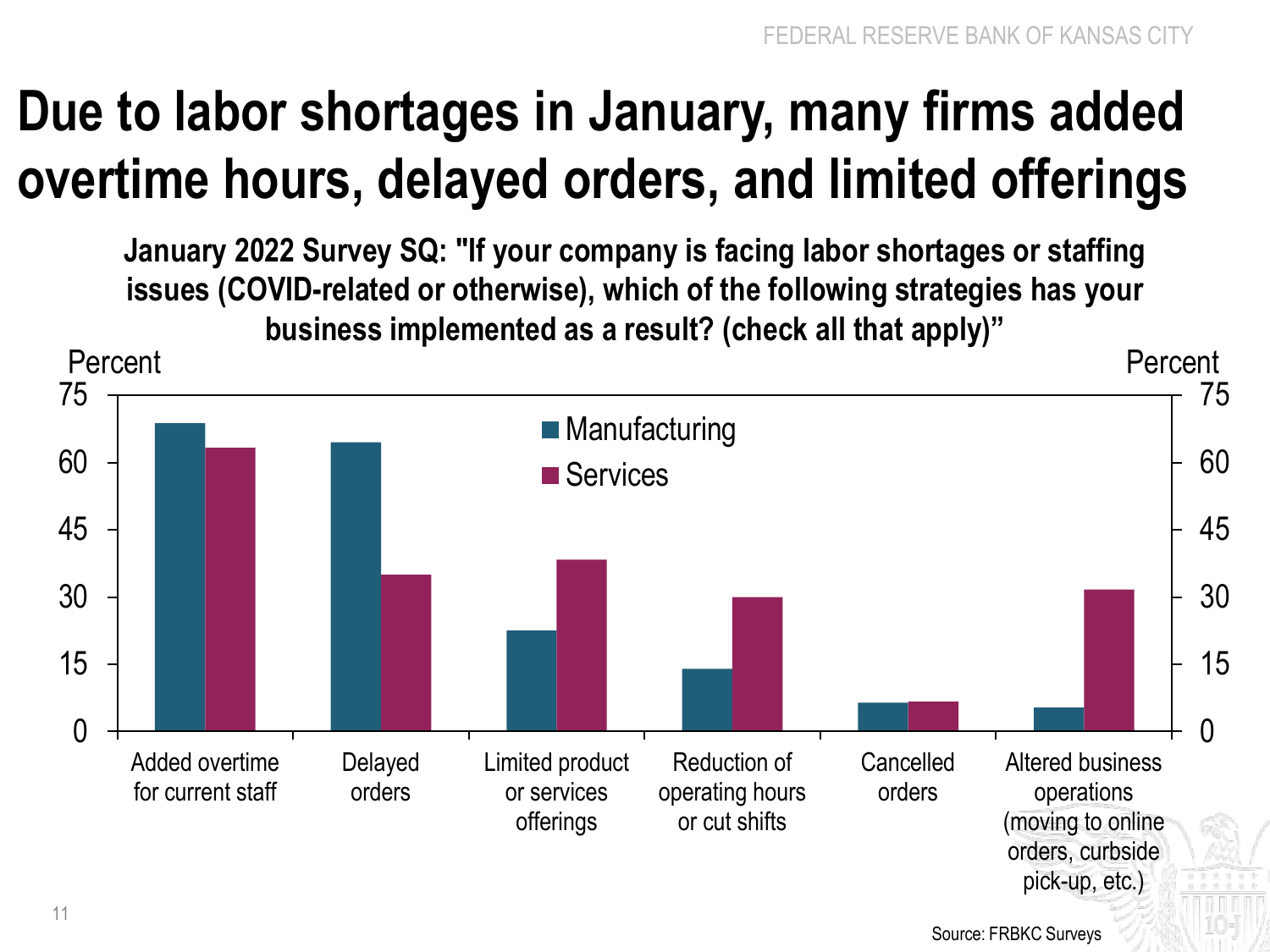## **Vaccinations have increased but continue to lag the U.S., and cases have declined recently but remain high**



Note: All series shown on 7-day moving average.

Sources: CDC, U.S. Dept. of Health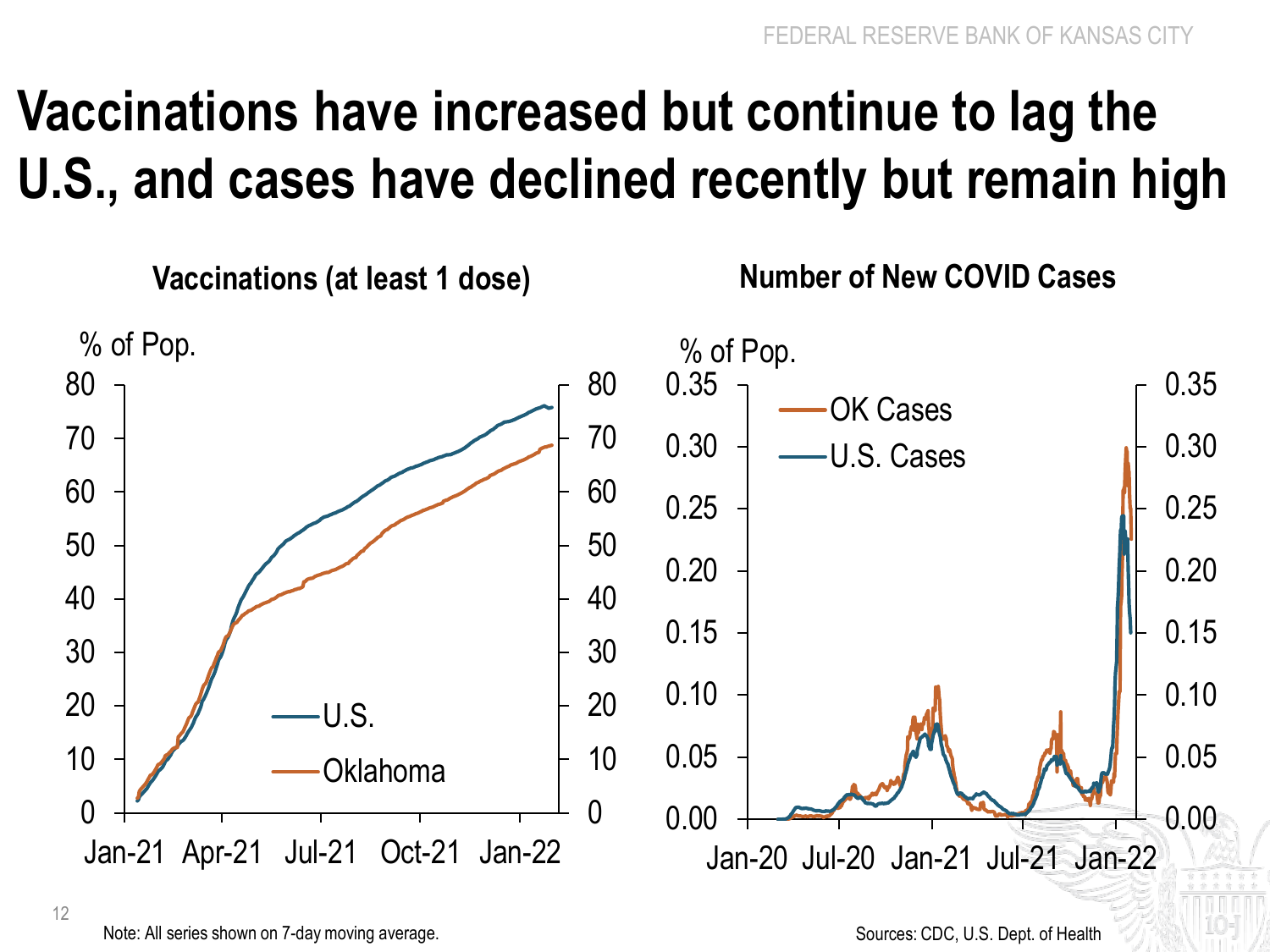#### **Hospitalizations have eased just slightly but remain near record highs, with fewer deaths from this wave**



Note: All series shown on 7-day moving average.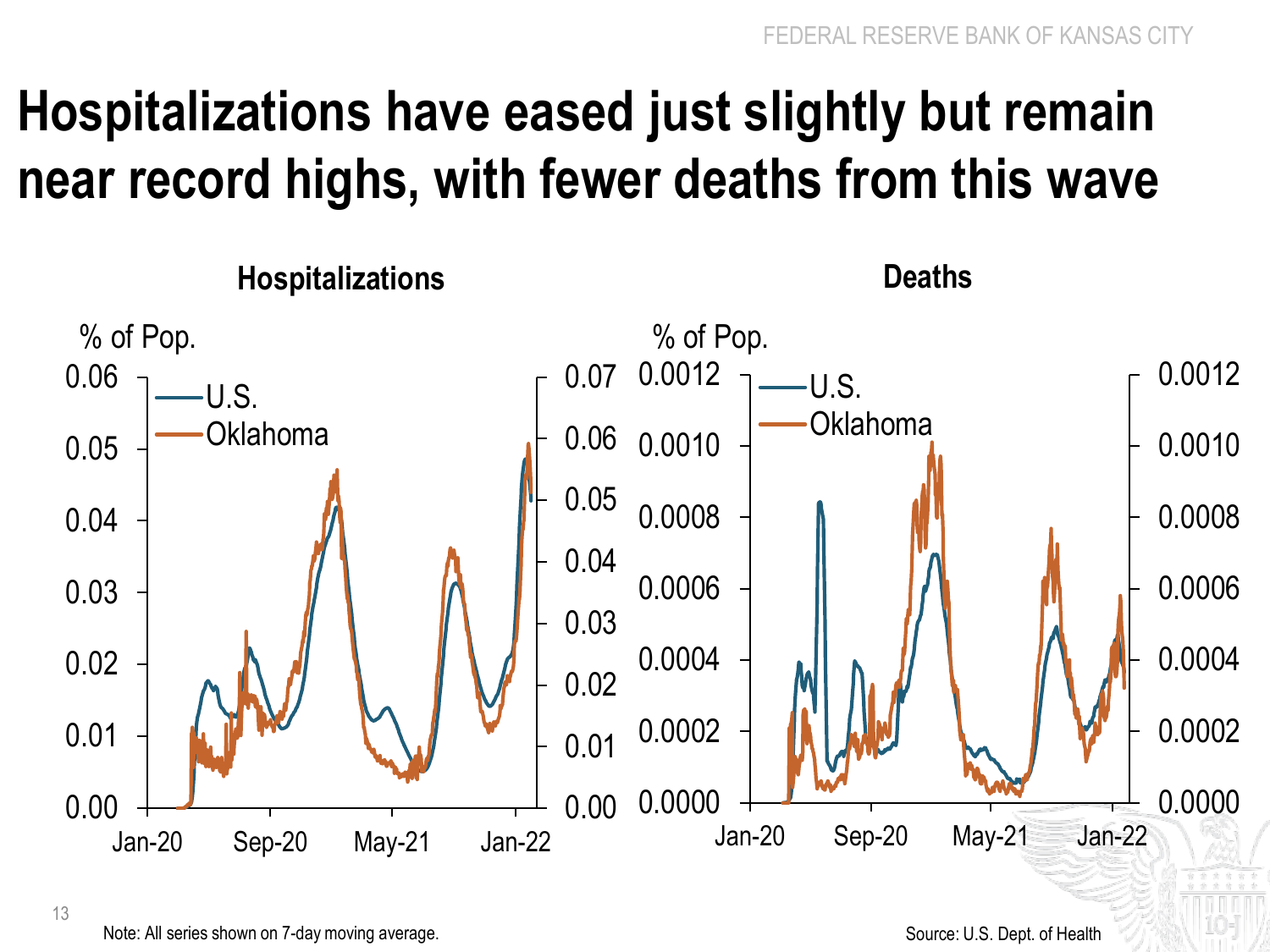## **Retail and workplace mobility declined in January, but spending had held up through late 2021**



Note: All series shown on 7-day moving average.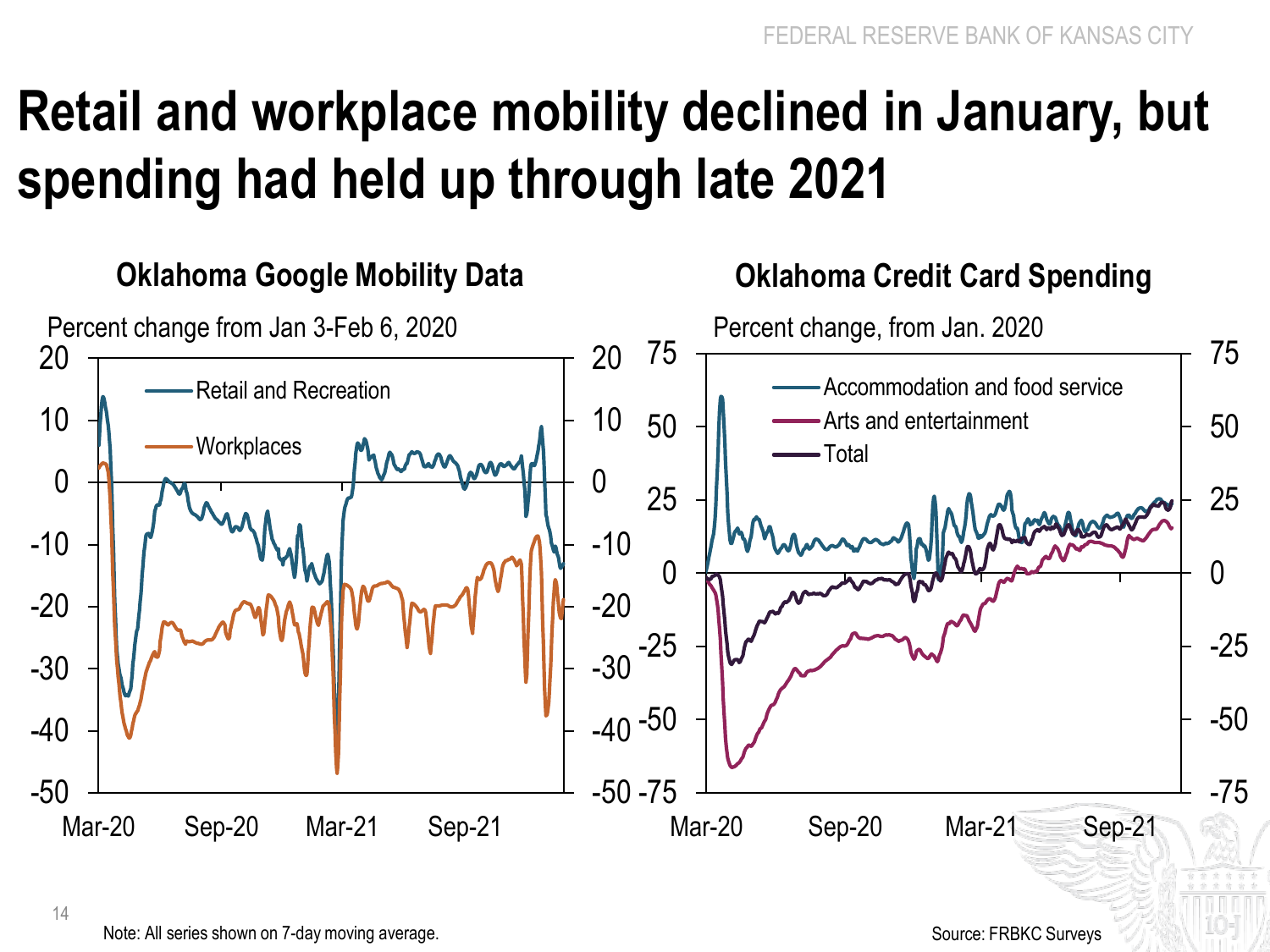#### **Home prices have continued to increase, while office vacancy remained steady in Oklahoma metros in 2021**

**FHFA Housing Price Indexes Office Vacancy Rates**

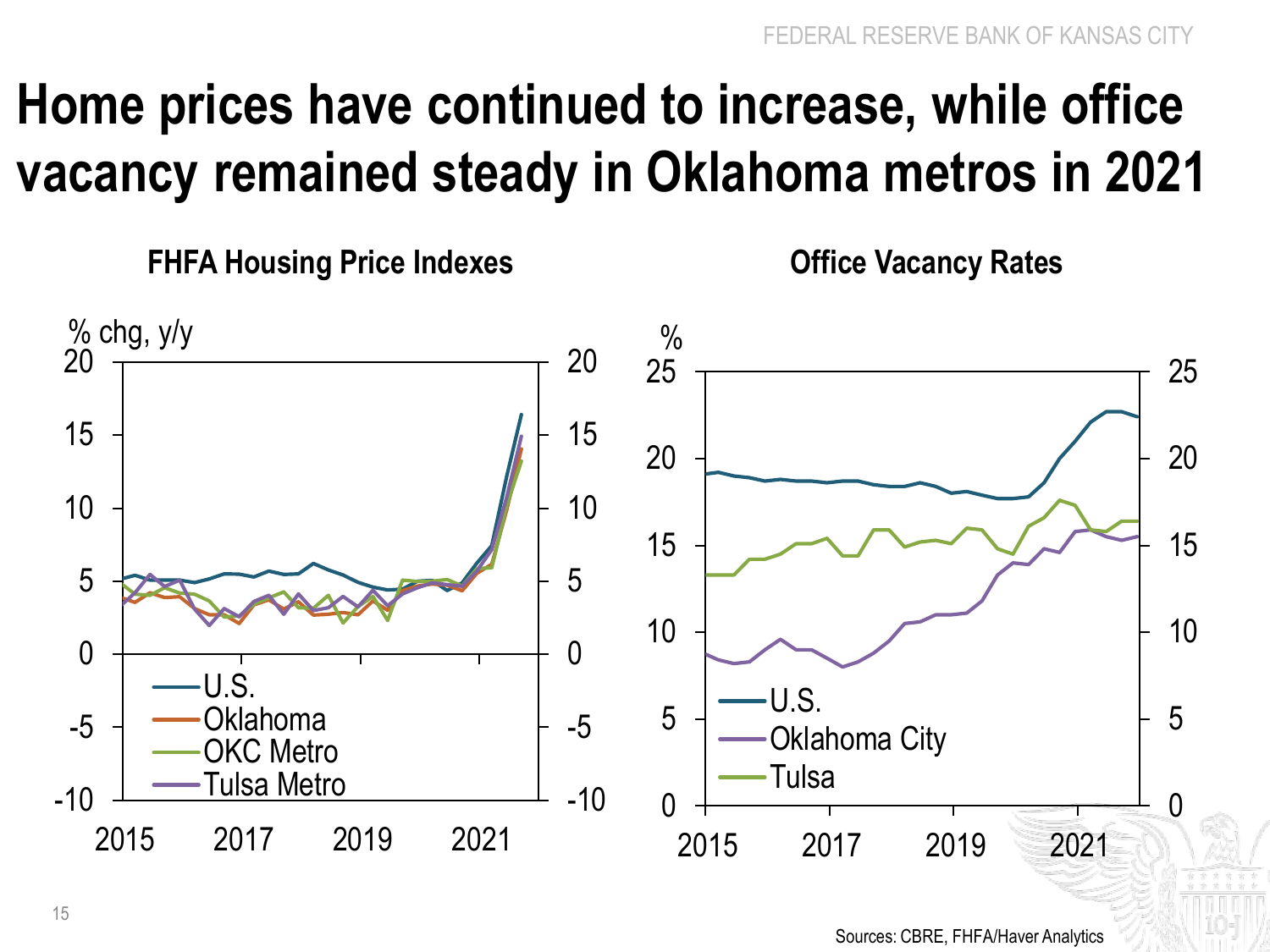#### **Farm real estate in Oklahoma has been strong but has grown slightly slower than the rest of the District**

**Nonirrigated Cropland Values Commodity Prices**

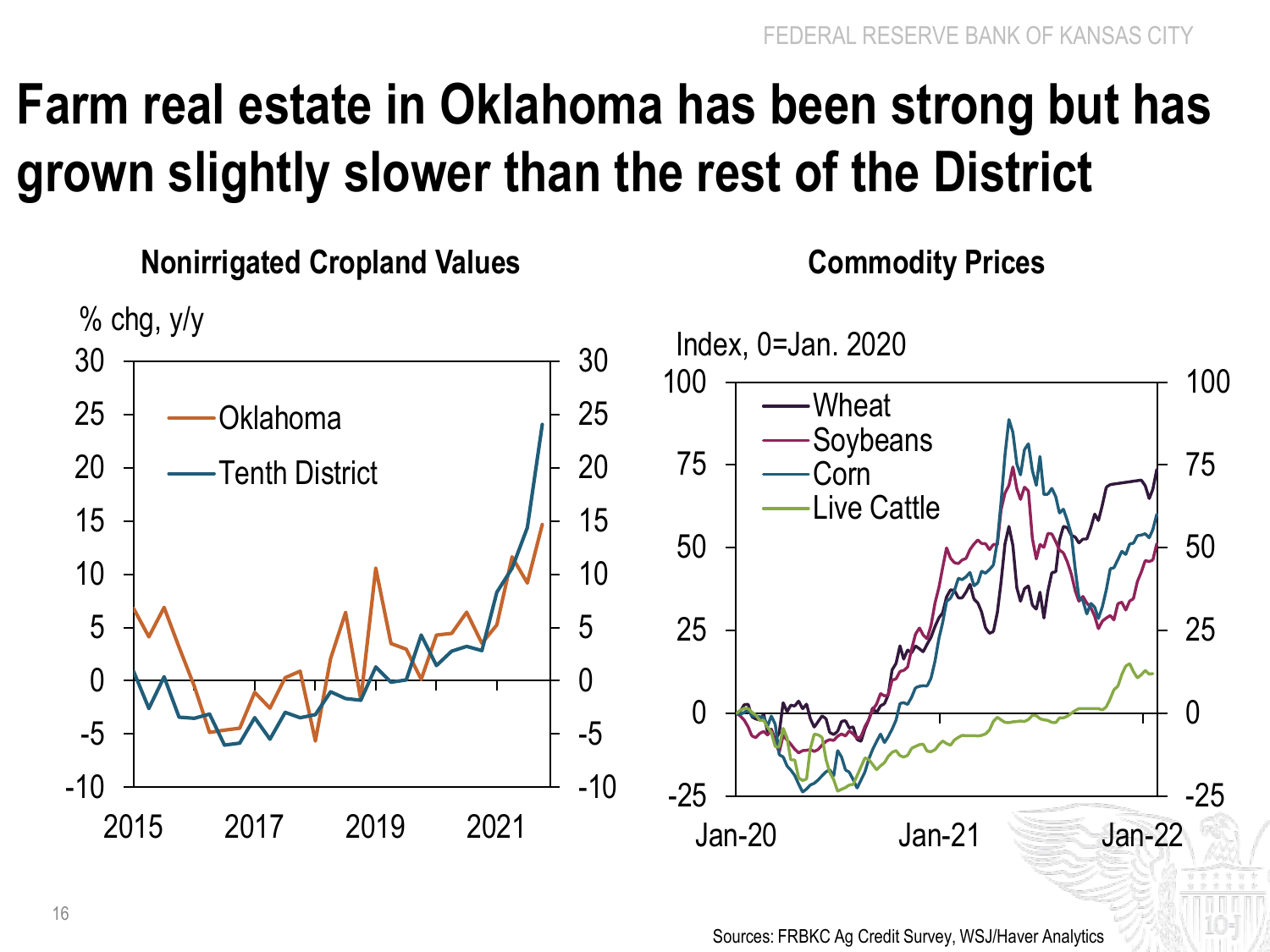#### **Oil and natural gas prices have risen considerably, and remain profitable for most regional firms**

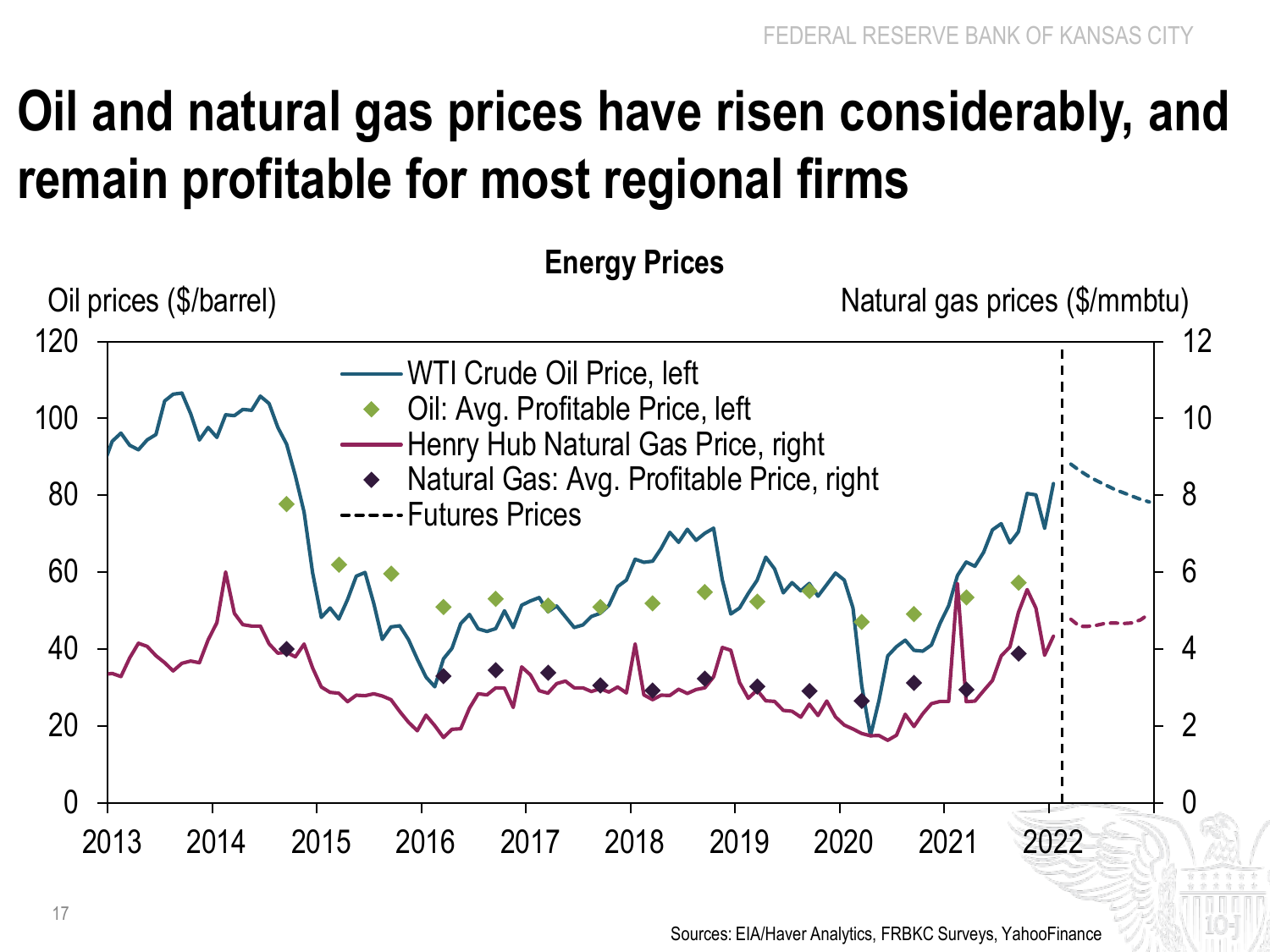## **Regional energy activity continued to increase through early January, with a solid outlook for future growth**

**Energy Survey Indexes**

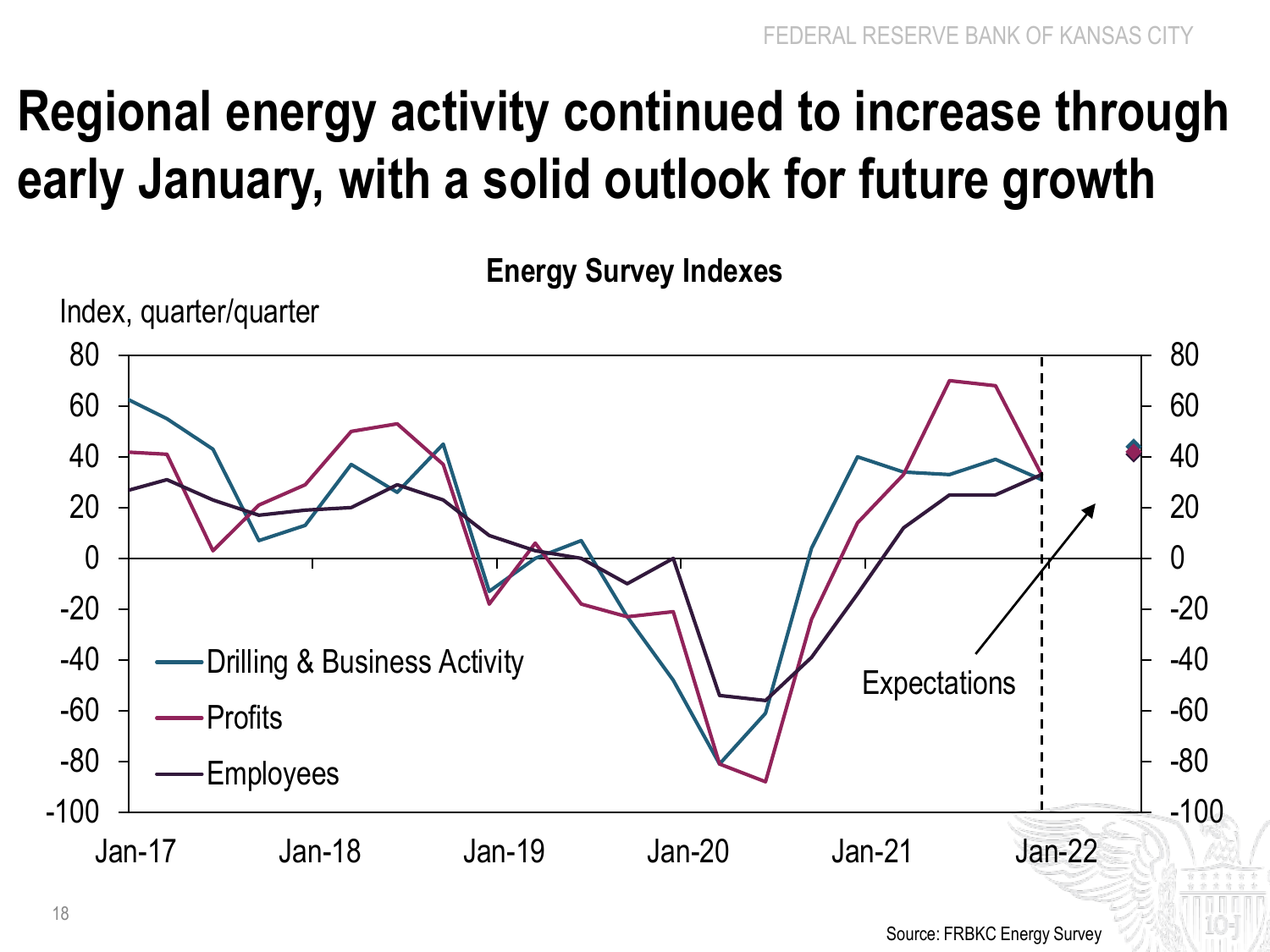#### **The pandemic accelerated a pre-COVID energy trend of firms producing more with fewer rigs and workers**

**Oklahoma Oil & Gas Rig Count, Employment, and Production**



 Note: Employment is for total mining. Production shown on 3-month moving average.

Source: FRBKC Energy Survey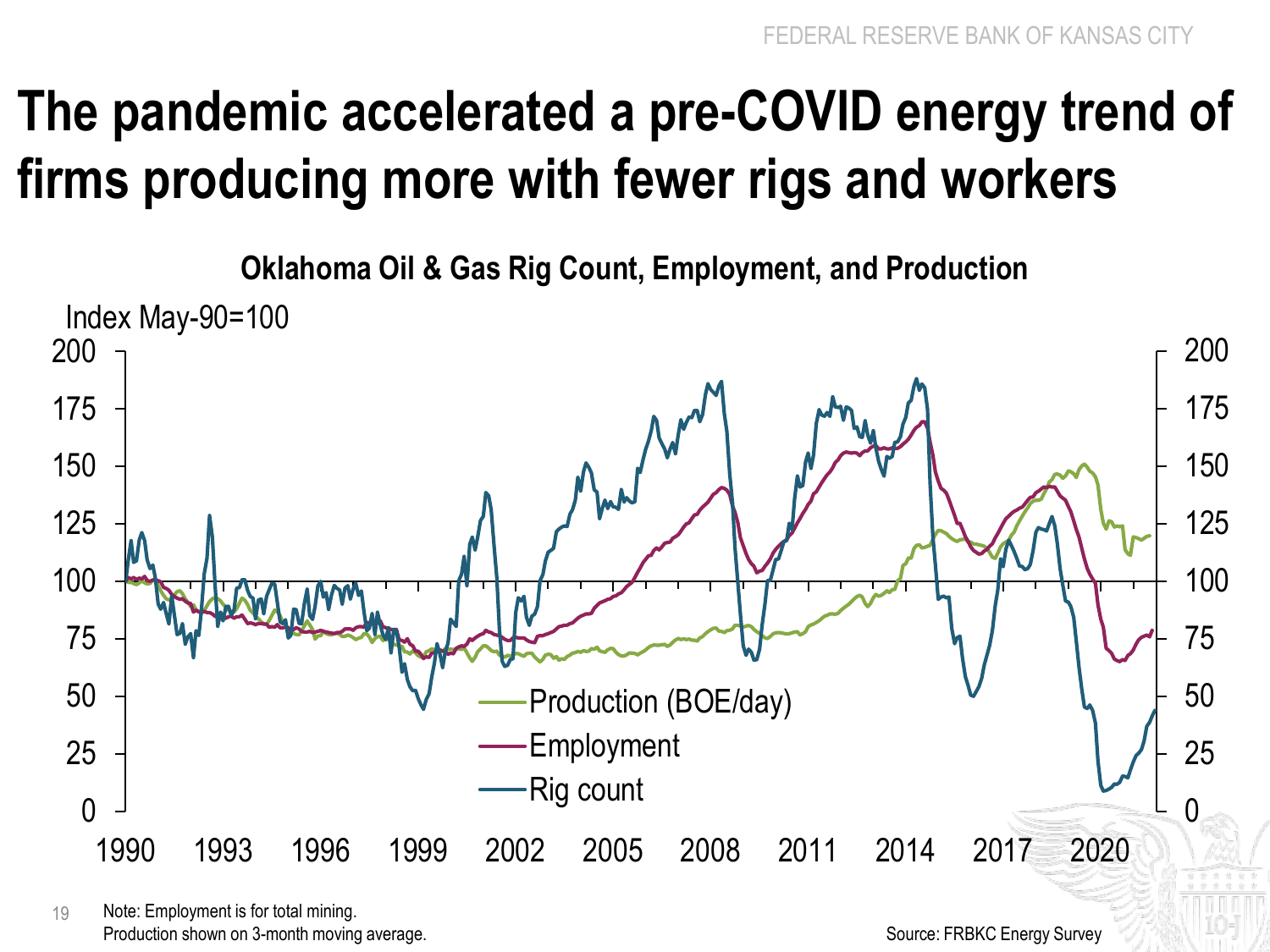### **Renewable energy has grown as a share of total electricity generation for OK and surrounding states**

**Share of Total Electricity Generation**

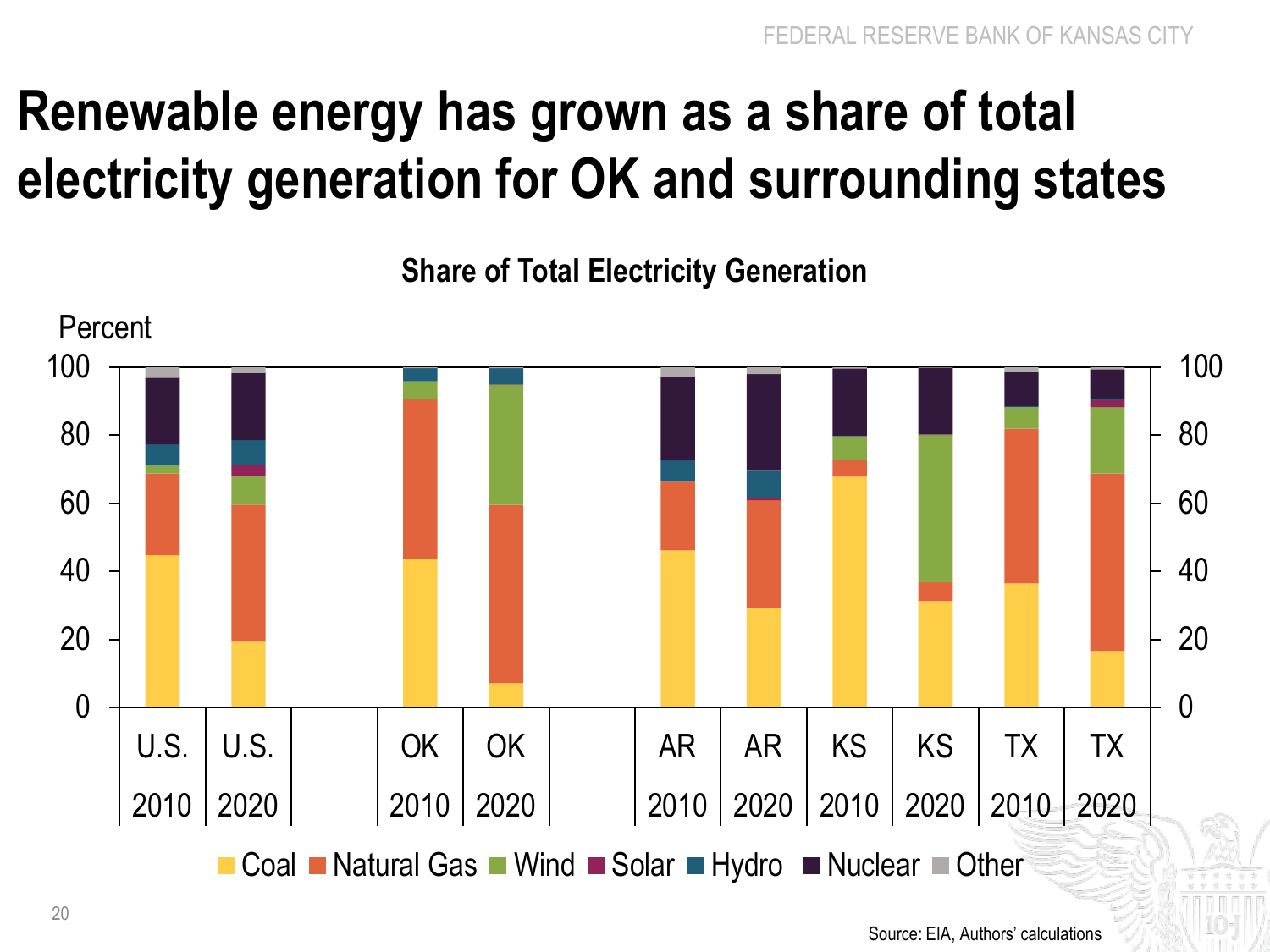#### **Further moderate expansion is planned for renewable activity over the next several years**

**Oklahoma's Electricity Capacity & Plans through 2025**



 Note: Sum of summer capacity shown. 2021-2025 data shown as net additions and retirements.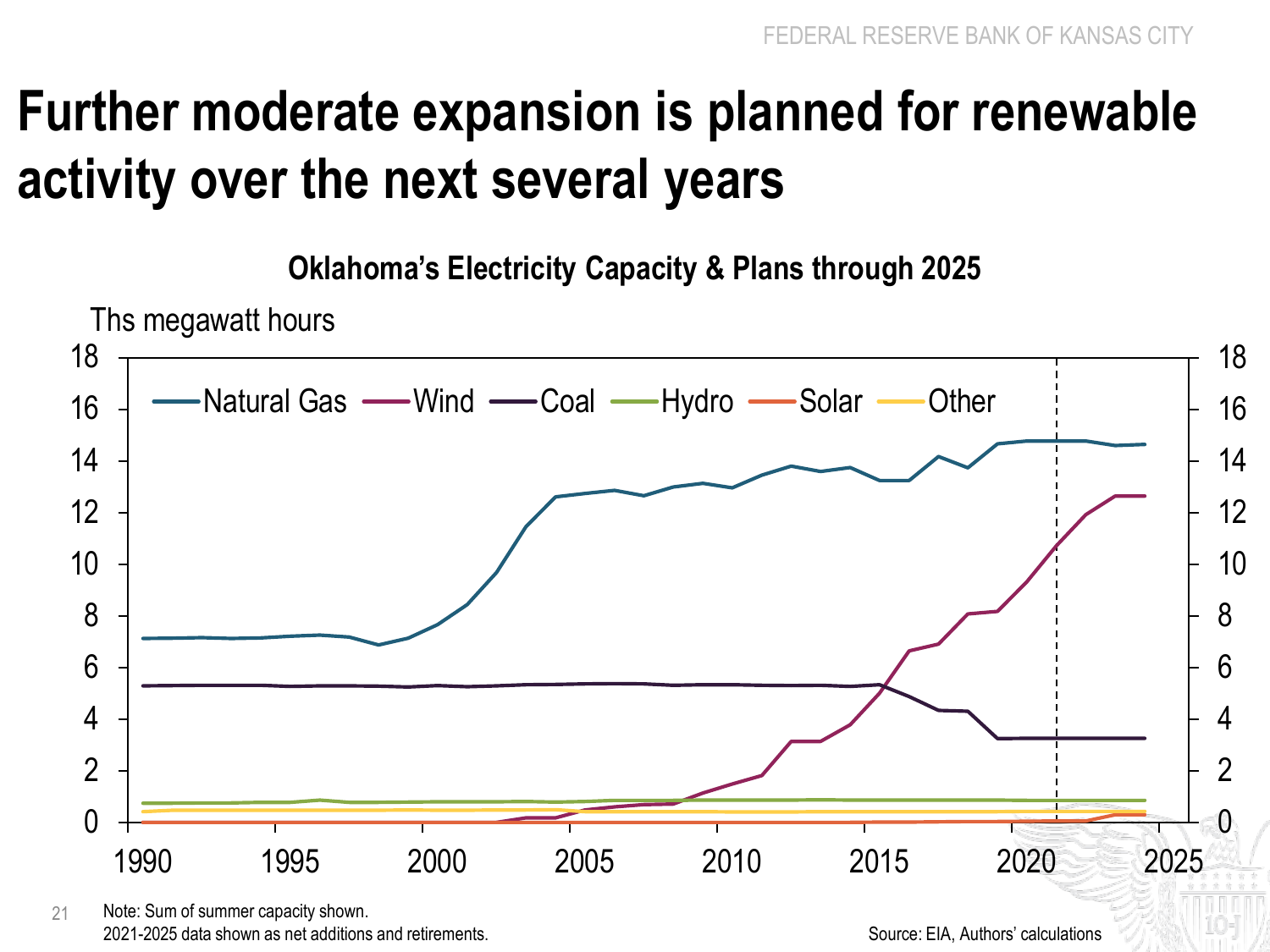#### **GDP recovered strongly in 2021, including in Q4, with more moderate growth expected in 2022**

**Change in Real GDP**



22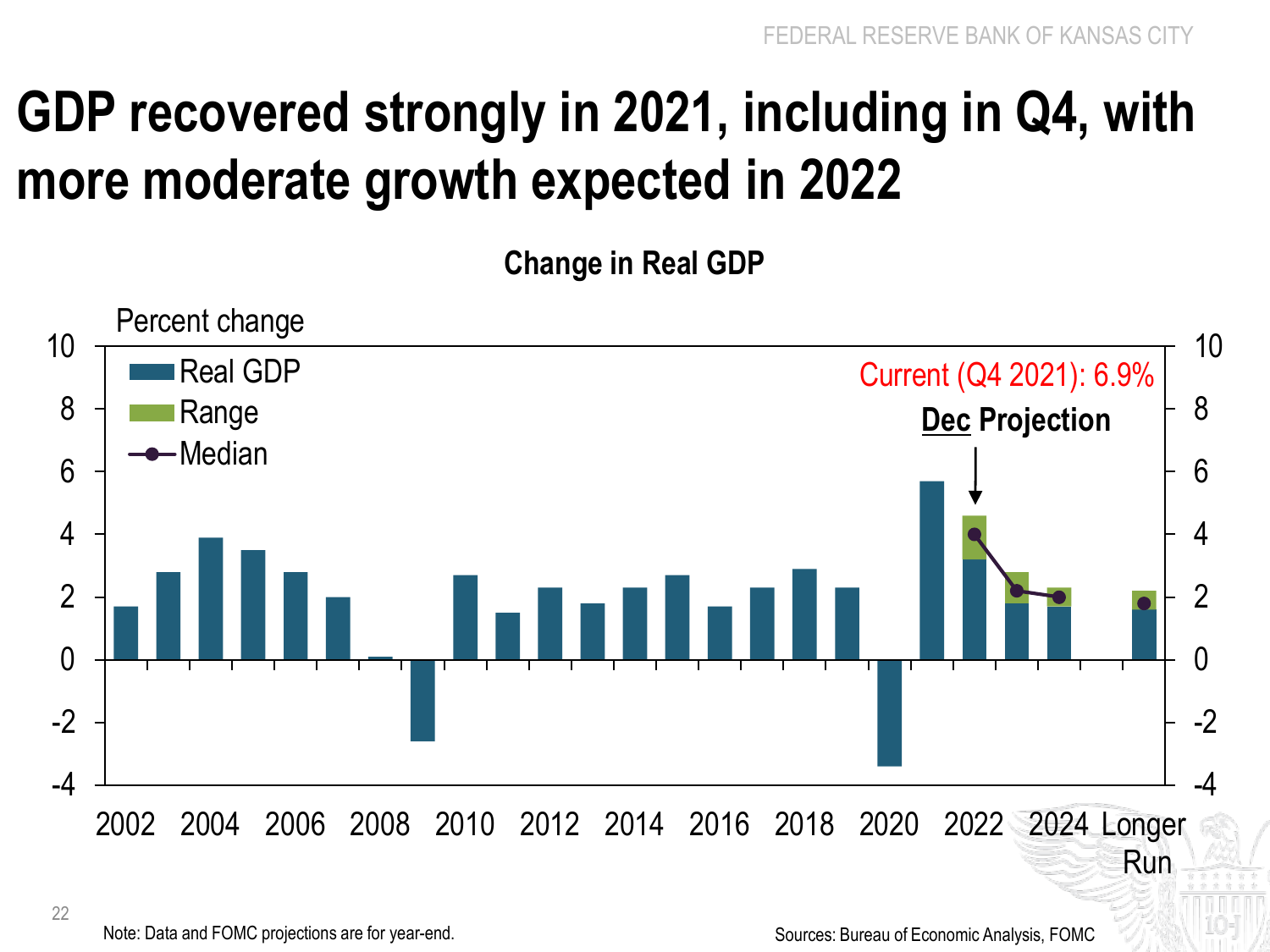#### **High inflation rates are expected to ease by year-end**

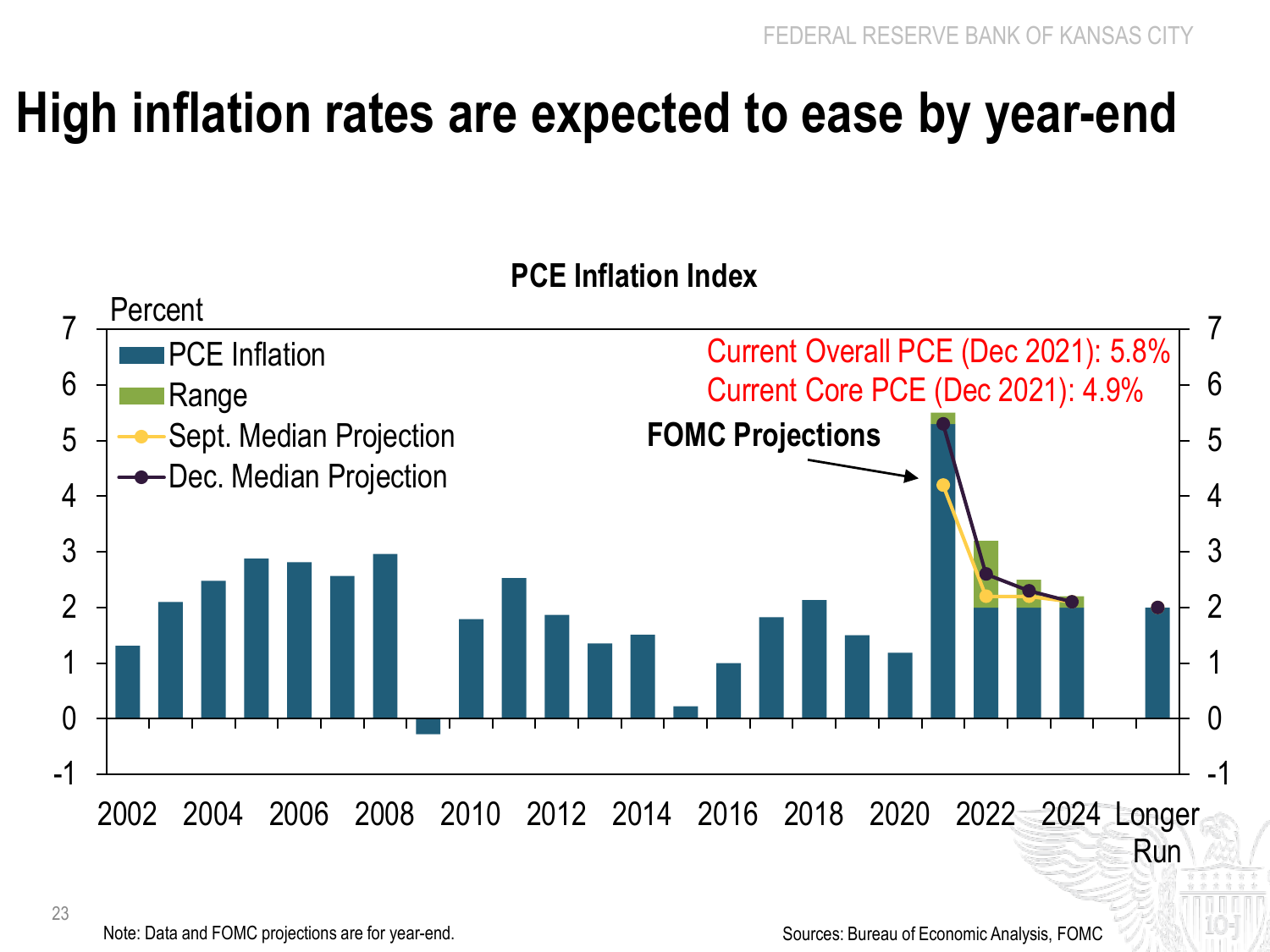#### **After leveling around 5.0-5.5% over the summer, yearover-year CPI growth rose to 7% in December**



24 \*Goods excluding Food; Services excluding Energy. Note: Relative Importance as Share of CPI shown in parenthesis.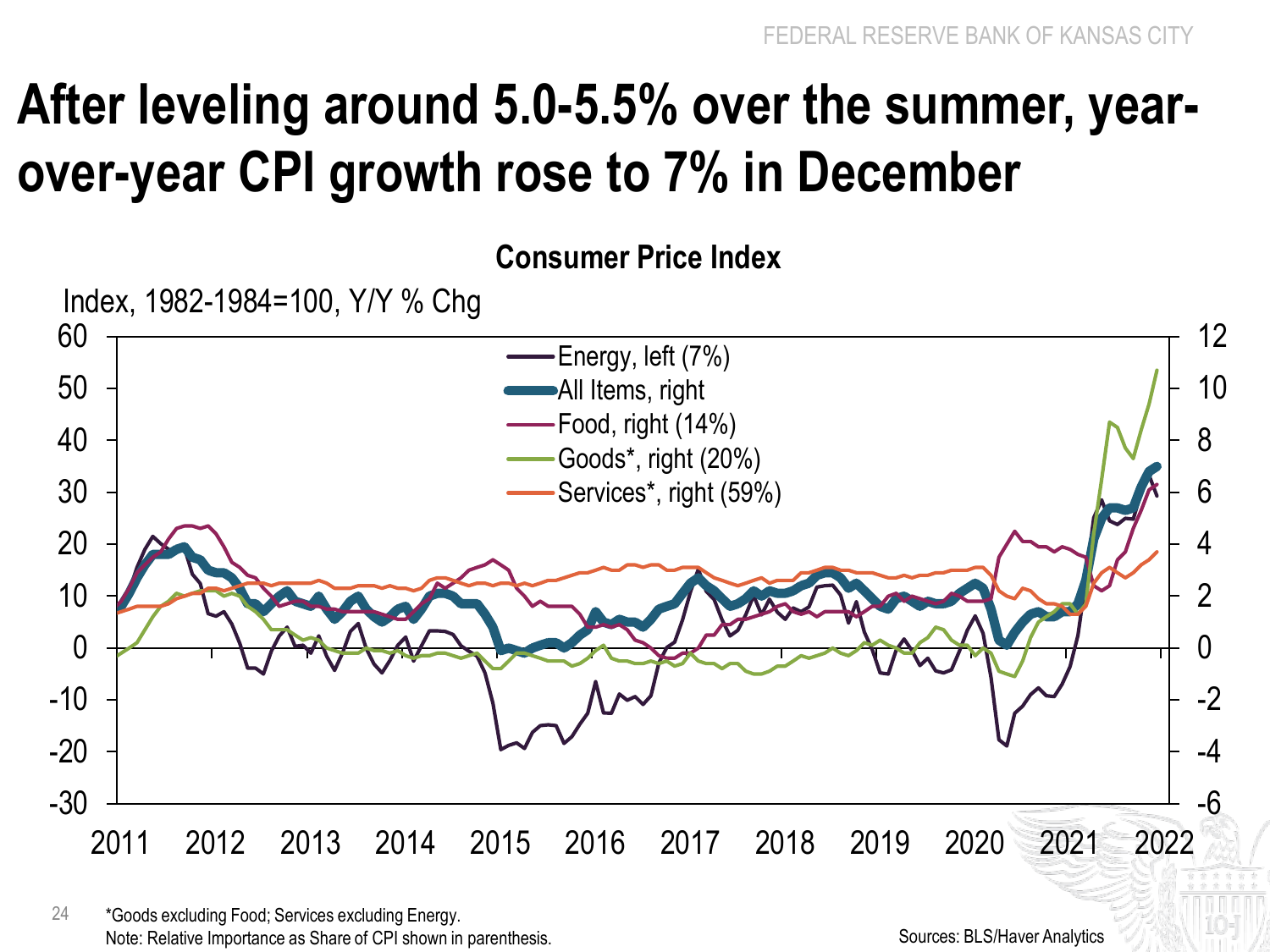#### **U.S. unemployment remains historically low and is projected to drop further**

**U.S. Unemployment Rate** 



25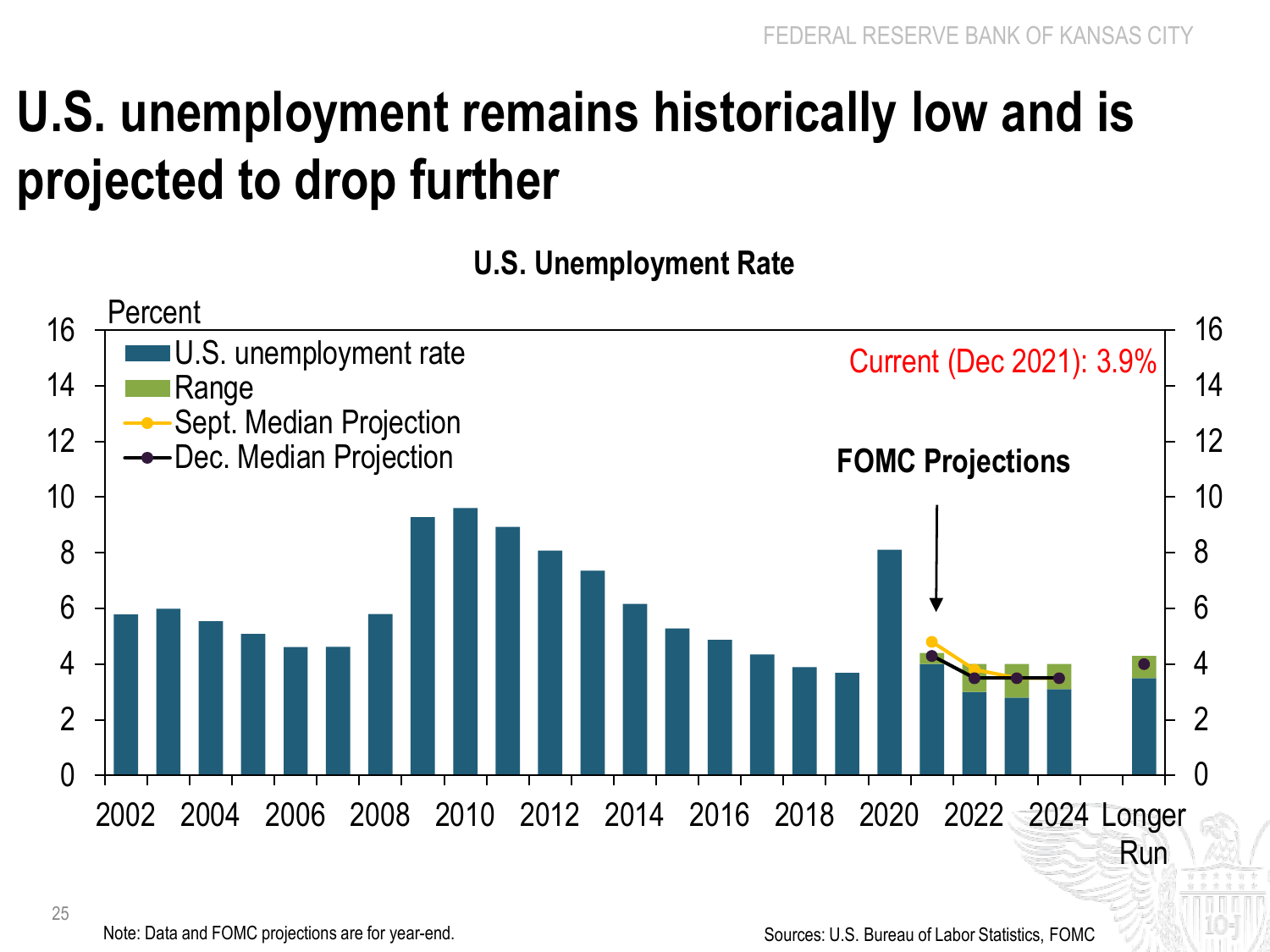#### **Several rate increases are now expected in 2022 and coming years**

**Federal Funds Rate**  Year-End Target 0 1 2 3 4 5 6 7 8  $\Omega$ 1 2 3 4 5 6 7 8 2002 2004 2006 2008 2010 2012 2014 2016 2018 2020 2022 2024 Longer Fed Funds Rate Range Sept. Median Projection Dec. Median Projection **Percent** Current Target: 0 - 0.25% **FOMC Projections**

26

Run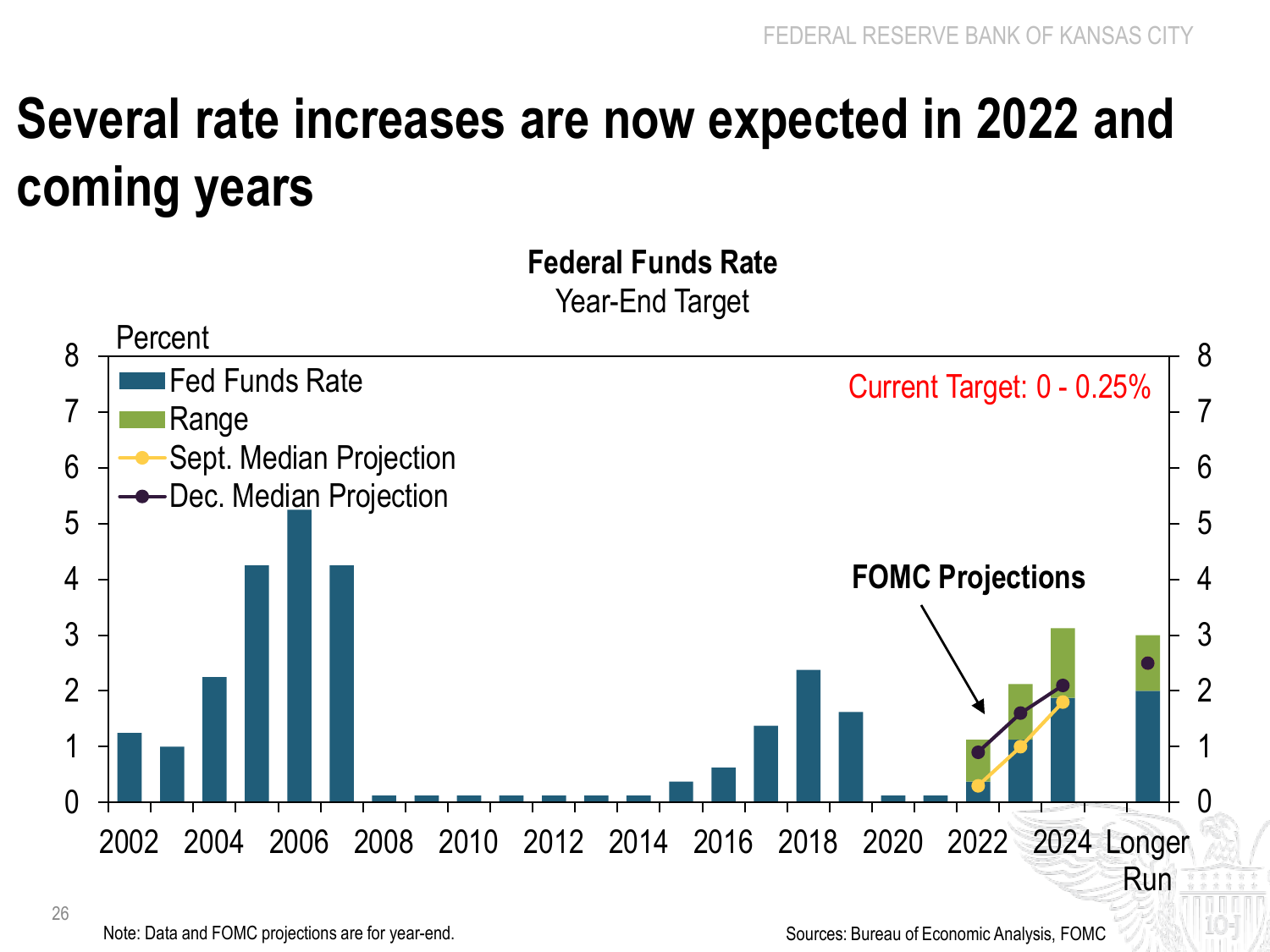#### **The pace of asset purchases will slow moving forward**

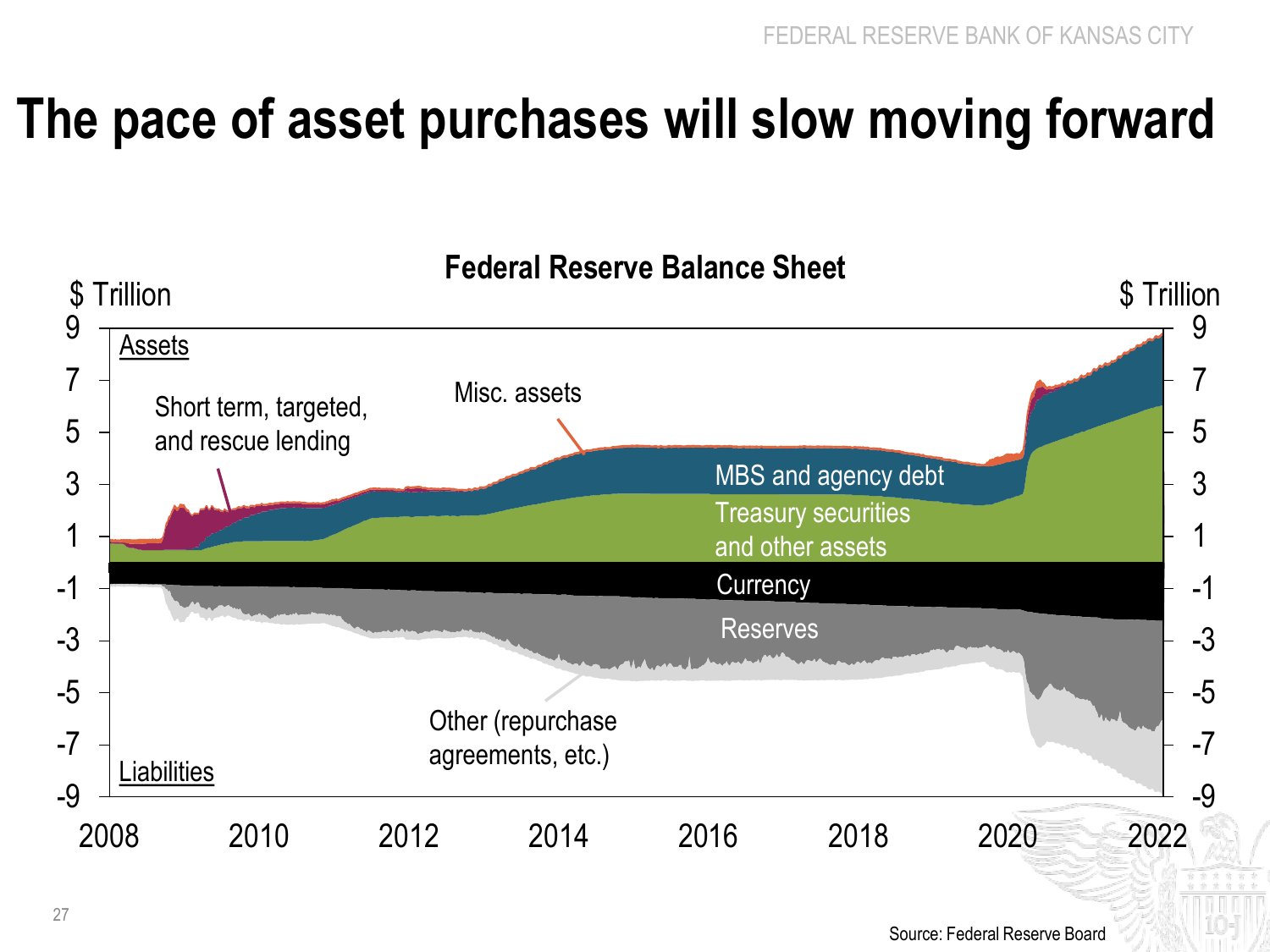## **Summary**

- Employment continues to slowly recover in Oklahoma, but a gap remains compared to pre-pandemic, especially in energy
- Businesses are optimistic, but Omicron related disruptions have hampered activity at many firms so far in 2022
- Energy activity is improving, but the sector's regional footprint is changing with the growth of renewables
- Inflation has exceeded expectations, but is expected to ease along with Fed rate increases and end of asset purchases